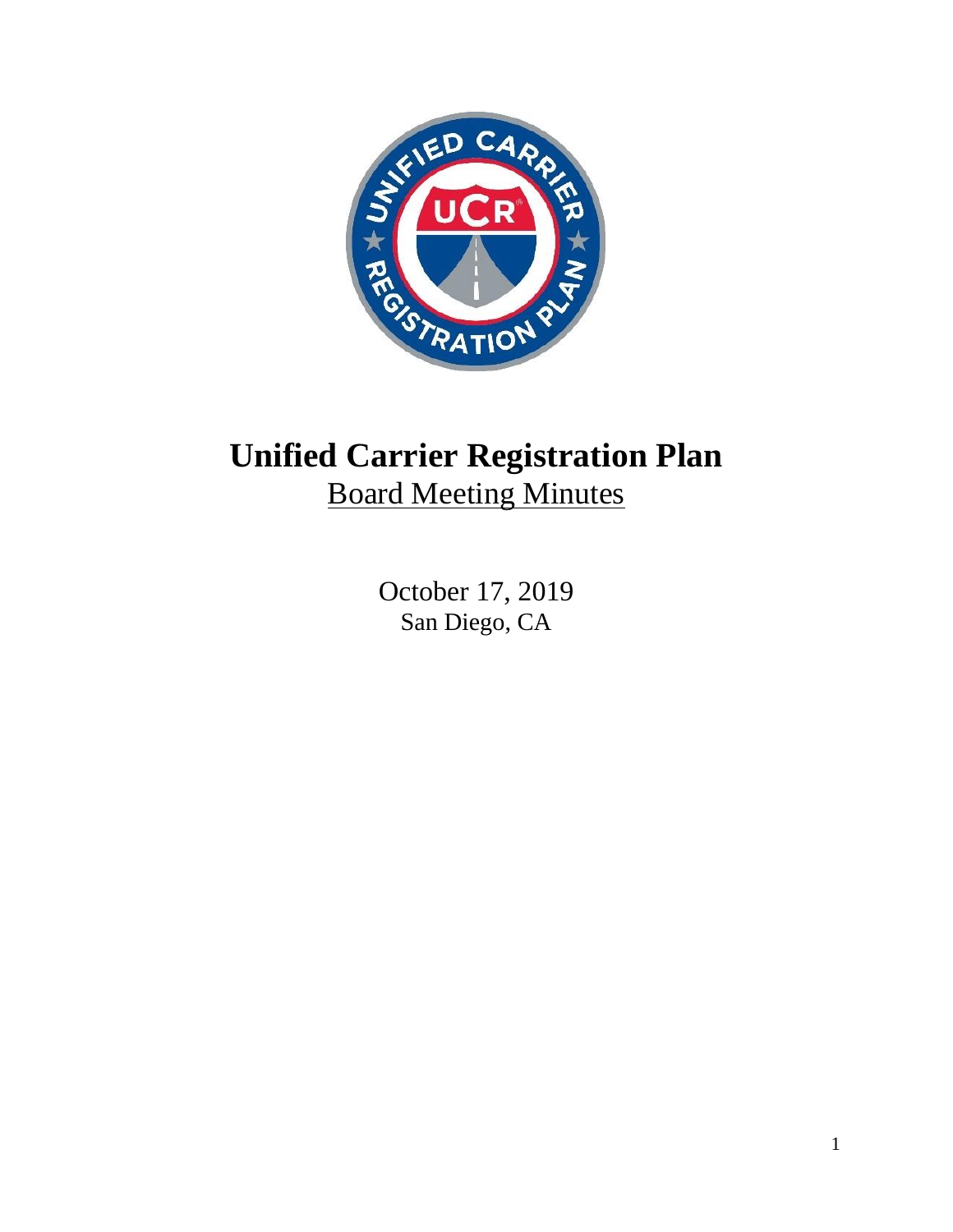# **UCR Board of Directors Meeting October 17, 2019**

# **MINUTES**

## **OPEN TO THE PUBLIC**

## **I. Welcome, Call to Order & Introductions**

The UCR Board Chair called the meeting to order, called roll for the Board, and confirmed a quorum.

# **II. Verification of Meeting Notice**

The Operations Manager verified the publication of the meeting notice in the *Federal Register* on October 9, 2019 (Vol. 84; No. 196).

**III. Review and Approval of Board Agenda and Setting of Ground Rules** A MOTION was MADE and SECONDED to approve the October 17, 2019 Board agenda as presented. THE MOTION CARRIED.

#### **IV. Approval of Minutes of the Aug. 1 & Sept. 5 UCR Board Meetings**

A MOTION was MADE and SECONDED to approve draft minutes of the August 1, 2019 and September 5, 2019 Board meetings. THE MOTION CARRIED.

## **V. Report of FMCSA**

The FMCSA representative reported that the proposed rulemaking to establish UCR fees for 2020 is under review at the Department of Transportation (DOT). It was also reported that three nominations to replace Board members who recently resigned have been received by the DOT (Suzanne Stillwell nominated to replace Adam Anderson; Crystal Stevens nominated to replace Marci Kelley; Tamara Young nominated to replace Lewie Pugh).

# **VI. UCR Executive Director Position**

The Board Chair proposed that the Board hire Mr. Avelino Gutierrez to fill the UCR Executive Director position. The Chair reminded the Board that funding for this position was approved in the FY 2019 budget.

A MOTION was MADE and SECONDED to authorize the Board Chair to negotiate and execute a contract with Mr. Gutierrez to serve as Executive Director. THE MOTION CARRIED by a vote of 11 yea's; 1 nay; and zero abstentions.

# **VII. SUBCOMMITTEE REPORTS**

## **Procedures Subcommittee**

#### **A. Proposed Amendments to UCR Refund Procedure**

The Depository Manager led a discussion regarding the need to amend the UCR refund procedure so that states may provide carriers a refund following the findings of an audit.

A MOTION was MADE and SECONDED to adopt new language to address this scenario in the refund procedure. THE MOTION CARRIED.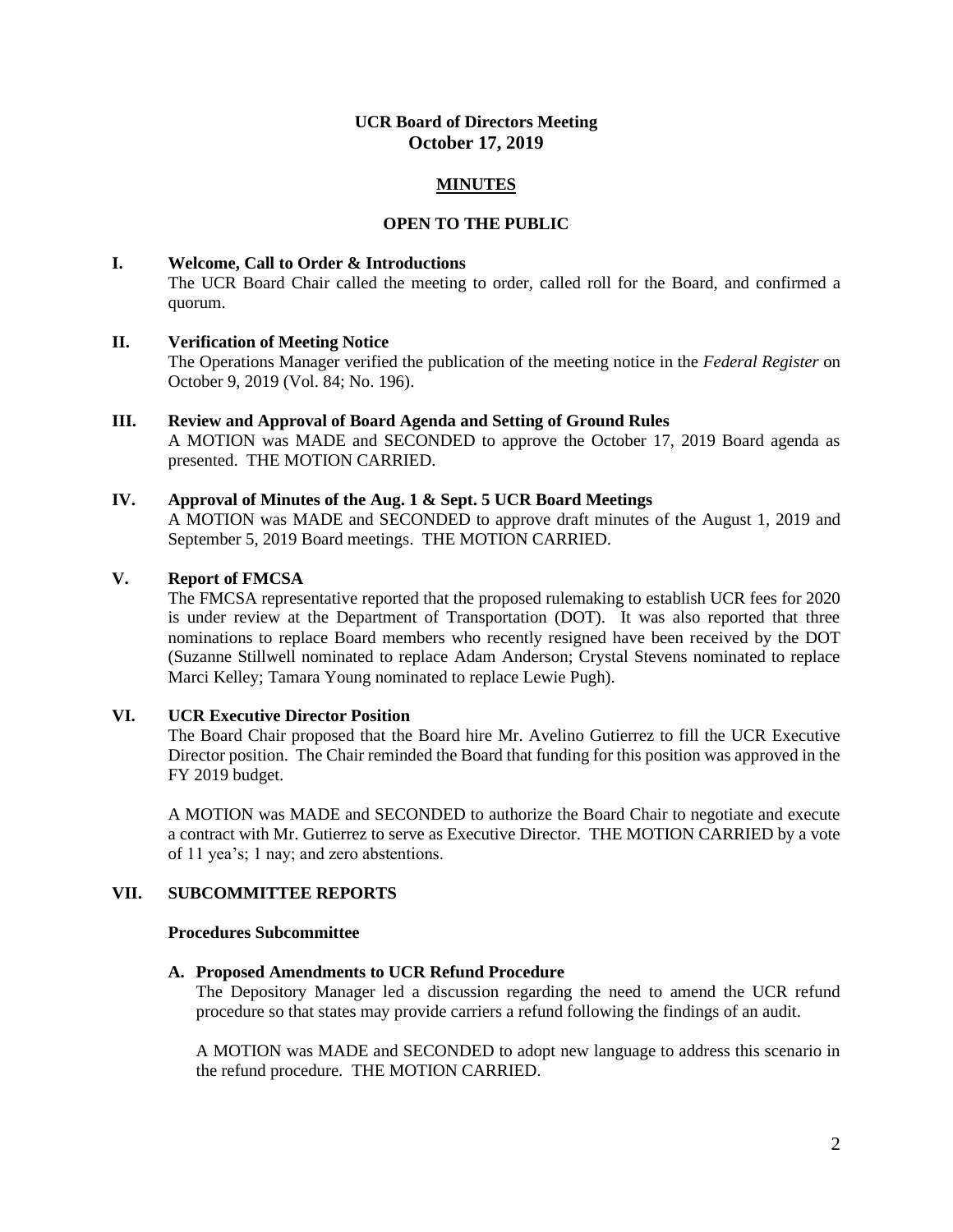Next, the Depository Manager proposed adding a new step to the UCR registration process for third-parties (e.g., permit agents) to verify that they have legal authority to register any given customer. Following discussion, this proposal was tabled.

#### **B. Proposed Amendments to UCR Handbook**

The UCR Vice Chair reviewed proposed new amendments to the UCR Handbook to address the procedure for requesting, reviewing and processing carrier refunds, the situation whereby a carrier registers for UCR online and elects to pay by paper check, annual carrier audit requirements for participating states and the definition of a commercial motor vehicle.

A MOTION was MADE and SECONDED to adopt the new Handbook amendments. THE MOTION CARRIED. (*The latest edition of the UCR Handbook is available at plan.ucr.gov*).

# **C. Proposed Amendment to the UCR Agreement**

The UCR Operations Manager, with assistance from the Registrations System Subcommittee Chair, reviewed a proposal to amend Section 10 of the UCR Agreement to clarify the annual start and end dates of the UCR registration period.

A MOTION was MADE and SECONDED to adopt the new language for Sec. 10. THE MOTION CARRIED. (*The latest edition of the UCR Agreement is available at plan.ucr.gov*).

#### **D. Proposed Board Subcommittee Policy**

The Depository Manager led a discussion regarding a proposed policy to establish criteria for service on, and composition of, the UCR Subcommittees. Following discussion, this item was tabled.

## **E. Proposed Written Information Security Policy**

The Chief Legal Officer reviewed a proposed policy to ensure the security, confidentiality, integrity, and availability of personal and other sensitive information collected, created, used, and maintained by the UCR. Following discussion, this item was tabled.

#### **F. Proposed Incident Response Plan**

Next, the Chief Legal Officer reviewed a proposed policy to provide a structured and systematic incident response process for all information security incidents that affect any of the UCR's information technology systems, network, or data, including the UCR's data held or IT services provided by third-party vendors or other service providers. Following discussion, this item was tabled.

#### **Audit Subcommittee**

#### **A. Report from States Delinquent on 2018 Carrier Audits**

The Audit Subcommittee Chair reported that representatives from three states that have not submitted their annual UCR carrier audits have been notified and requested to appear before the Board (either in-person or via teleconference). None of the state representatives were present. Mr. Hoeme reported he plans to follow up with each individually and report back to the Board.

#### **B. Report on FY 2018 Depository Audit**

The Depository Manager reported that the independent financial audit of the UCR Depository for FY 2018 is complete and a draft report is being prepared. The Depository Manager stated that the audit firm is reporting a clean review.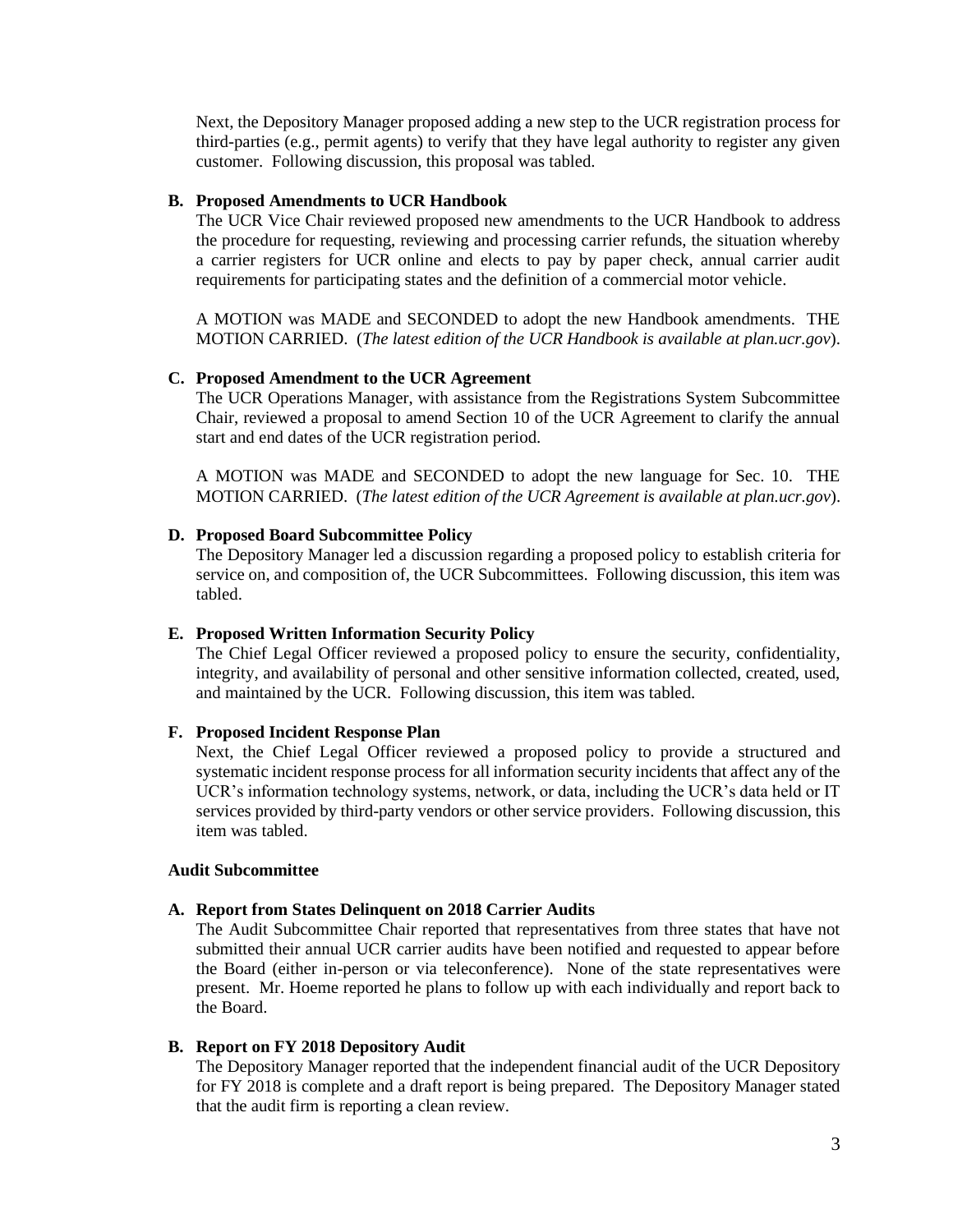## **C. 2020 Proposed Audit Plan**

The Depository Manager proposed the key components of the 2020 UCR Audit Plan:

- Conducting compliance reviews for eight (8) participating states in 2020
- Conducting an independent financial review of the National Registration System for FY 2019 (vendor to be determined)
- Contracting with Williams, Benator & Libby to conduct an independent financial audit of the Depository for FY 2019

A MOTION was MADE and SECONDED to approve these elements of the Audit Plan as presented. THE MOTION CARRIED.

## **D. Compliance Goal for Participating States**

The Audit Chair led a discussion on the need for establishing a UCR compliance goal for all participating states. The Audit Chair recommended the goal be set at 85%.

A MOTION was MADE and SECONDED to adopt the new compliance goal. THE MOTION CARRIED.

## **E. Solicitation of New and Unregistered Motor Carriers**

Next, the Audit Chair reported on a proposal to require all participating states to solicit new and unregistered carriers based in their states.

A MOTION was MADE and SECONDED to adopt the new requirement. THE MOTION **CARRIED.** 

#### **Finance Subcommittee**

#### **A. Contract Addendum with UCR Administrator**

The UCR Board Chair reported that negotiations for a contract renewal with the UCR Administrator (Kellen) are ongoing and that the new UCR Executive Director will now become involved in that process.

## **B. Ending 2018 FARs on Dec. 31, 2019**

The Finance Chair reviewed a proposal requiring participating states to immediately conclude their review and processing of any focused anomaly reviews (FARs) identified for the 2018 registration year.

A MOTION was MADE and SECONDED to adopt this proposal. THE MOTION CARRIED.

#### **Education and Training Subcommittee**

#### **A. Review of Timeline**

The Education Chair, with assistance from the Operations Manager, provided a brief activities report, noting that the first education/training sessions are scheduled to debut in Q1 2020.